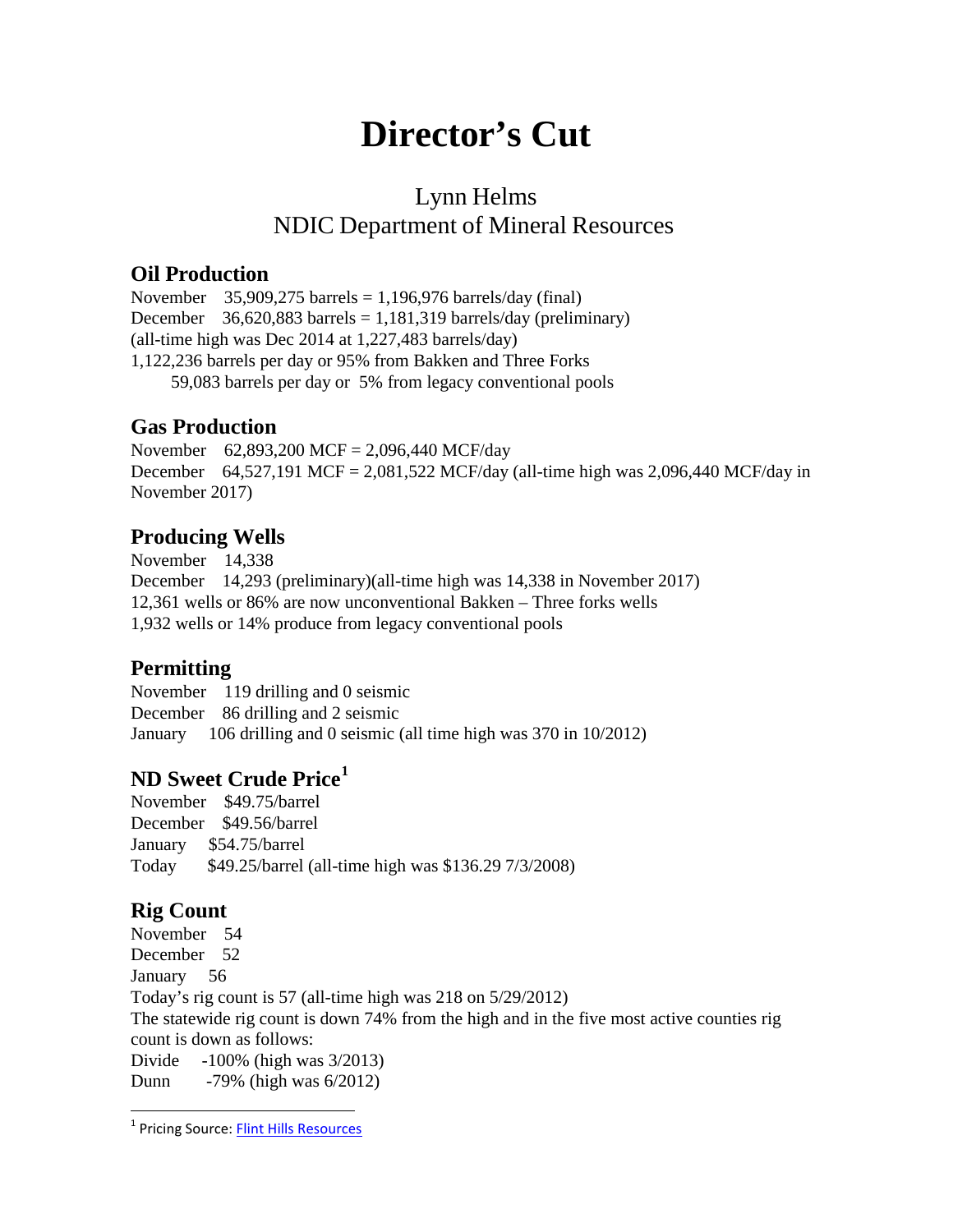McKenzie -67% (high was 1/2014) Mountrail -78% (high was 6/2011) Williams -71% (high was 10/2014)

### **Comments:**

The drilling rig count was down two from November to December then increased four from December to January, and is currently up one from January to today. Operators have shifted from running the minimum number of rigs to incremental increases and decreases as WTI oil price moves between \$45 and \$60/barrel. If WTI drops below \$45/barrel for more than 30 days rig count is expected to drop. If WTI remains above \$55/barrel for more than 90 days rig count is expected to rise. Current operator plans are to add 5-10 rigs in the second and third quarters of 2018 depending on workforce and infrastructure constraints.

The number of well completions has become highly variable from 77(final) in November to 93 (preliminary) in December.

Oil price downside risk is now anticipated to last through 2018. OPEC met the last week of January and decided to extend production cuts to year end 2018. Crude oil futures markets appear to anticipate OPEC production cuts maintaining prices through June 2018 with US shale production resulting is slight overproduction mid-2018 through mid-2019. US crude oil inventories continue to trend downward toward the long term average.



In December there were no significant precipitation events, eleven days with wind speeds in excess of 35 mph (too high for completion work), and seven days with temperatures below - 10F.

Over 99% of drilling now targets the Bakken and Three Forks formations.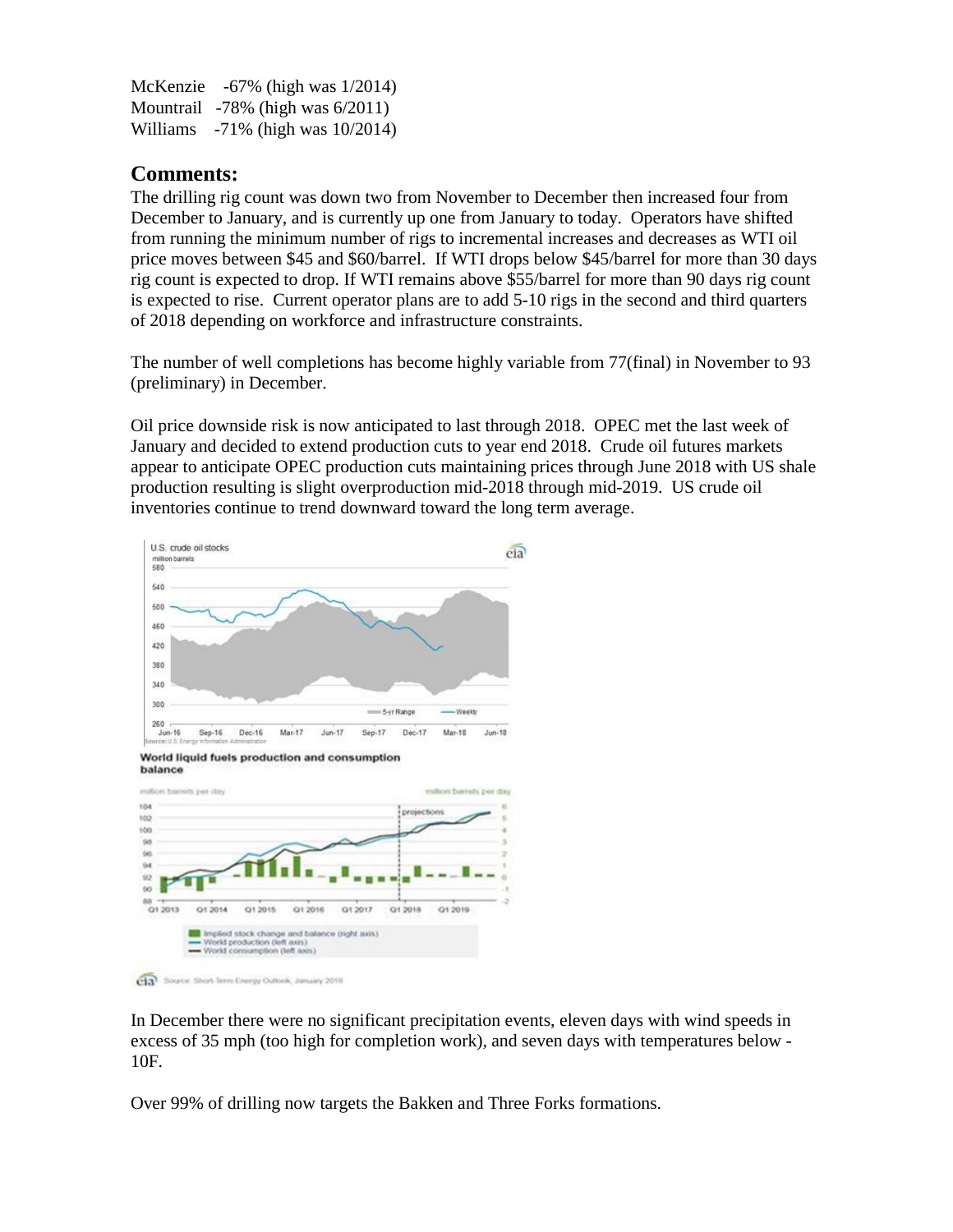Estimated wells waiting on completion<sup>[2](#page-2-0)</sup> is 877, down 6 from the end of November to the end of December.

Estimated inactive well count<sup>[3](#page-2-1)</sup> is 1,469, down 23 from the end of November to the end of December.

Crude oil take away capacity including rail deliveries to coastal refineries is more than adequate.

Oil price associated with crude oil inventories that remain above average and competition with the Permian and Anadarko shale oil plays continue to limit drilling rig count. Utilization rate for rigs capable of 20,000+ feet is 40-50% and for shallow well rigs (7,000 feet or less) 25-30%.

Drilling permit activity decreased from November to December then increased back to normal from December to January. Operators continue to maintain a permit inventory that will accommodate variable price points for the next 12 months.

Rigs actively drilling on federal surface in the Dakota Prairie Grasslands is unchanged at two.

Activity on the Fort Berthold Reservation is as follows: 16 drilling rigs (4 on fee lands and 12 on trust lands) 239,975 barrels of oil per day  $(156,893$  from trust lands & 83,083 from fee lands) 1,793 active wells (1,259 on trust lands & 534 on fee lands) 72 wells waiting on completion 449 approved drilling permits (353 on trust lands & 96 on fee lands) 3,787 potential future wells (3,187 on trust lands & 600 on fee lands)

Seismic activity is very slow. There are 3 surveys active, 0 recording, 0 NDIC reclamation projects, 0 remediating, 1 suspended, and 0 permitted.

US natural gas storage is now 16% below the five-year average indicating potential for more price improvement in the future. North Dakota shallow gas exploration could be economic at future gas prices, but is not at the current price.

The price of natural gas delivered to Northern Border at Watford City is down \$0.33 at \$2.16/MCF. This results in a current oil to gas price ratio of 23 to 1. The state wide percentage of gas flared decreased to 13%. The Tioga gas plant input was at 84% of capacity. The expansion of gas gathering from south of Lake Sakakawea is starting up with the natural gas and natural gas liquids transfer lines in full operation in January, but the crude oil transfer line approval is pending. The December Bakken capture percentage was 88% with the daily volume of gas flared from November to December down 10 MMCFD. The historical high

l

<span id="page-2-0"></span> $2$  The number of wells waiting on completions is an estimate on the part of the director based on idle well count and a typical five year average. Neither the State of North Dakota, nor any agency officer, or employee of the State of North Dakota warrants the accuracy or reliability of this product and shall not be held responsible for any losses caused by this product. Portions of the information may be incorrect or out of date. Any person or entity that relies on any information obtained from this product does so at his or her own risk.

<span id="page-2-1"></span><sup>3</sup> Includes all well types on IA and AB statuses.

IA= Inactive shut in >3 months and <12 months

AB= Abandoned (Shut in >12 months)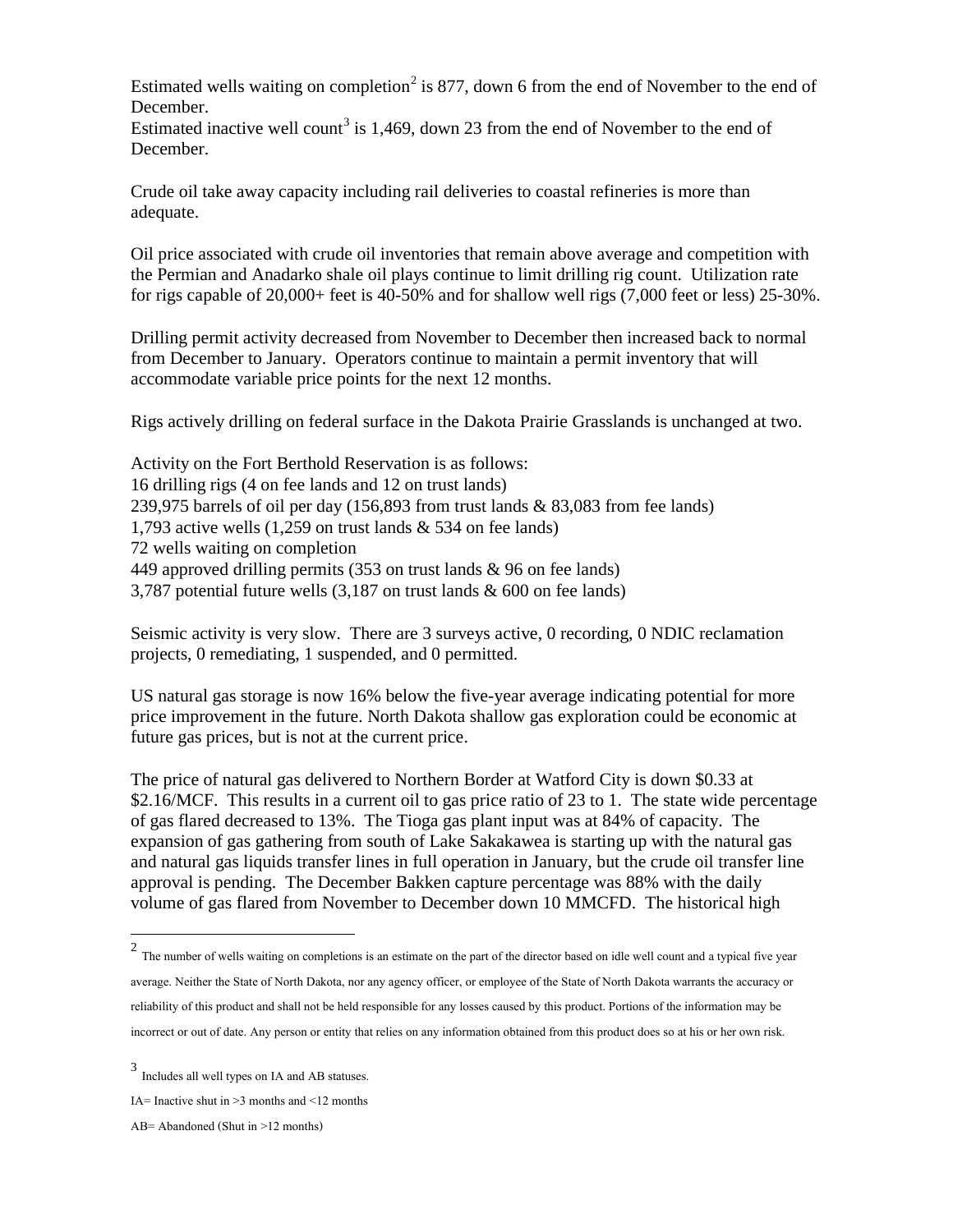flared percent was 36% in 09/2011.

Gas capture statistics are as follows: Statewide 87% Statewide Bakken 88% Non-FBIR Bakken 89% FBIR Bakken 80% Trust FBIR Bakken 77% Fee FBIR 91%

The Commission has established the following gas capture goals: 74% October 1, 2014 through December 31, 2014 77% January 1, 2015 through March 31, 2016 80% April 1, 2016 through October 31, 2016 85% November 1, 2016 through October 31, 2018 88% November 1, 2018 through October 31, 2020 91% beginning November 1, 2020

**BIA** has published a new final rule to update the process for obtaining rights of way on Indian land. The rule was published 11/19/15 and became effective 12/21/15. The final rule can be found at [https://www.federalregister.gov/articles/2015/11/19/2015-28548/rights-of-way-on](https://www.federalregister.gov/articles/2015/11/19/2015-28548/rights-of-way-on-indian-land)[indian-land.](https://www.federalregister.gov/articles/2015/11/19/2015-28548/rights-of-way-on-indian-land) On 3/11/16, the Western Energy Alliance filed a complaint and motion for a temporary restraining order and/or a preliminary injunction. On 4/19/16, the US District court for the District of North Dakota issued an order denying the motion for a preliminary injunction. Secretary Zinke has expressed interest in revising right of way rules to simplify and speed up the process.

**BLM** has published a new final rule 43 CFR Parts 3100, 3160 and 3170 to update and replace its regulations on venting and flaring of natural gas effective 1/17/16. The final rule can be viewed online at [https://www.blm.gov/programs/energy-and-minerals/oil-and-gas/operations](https://www.blm.gov/programs/energy-and-minerals/oil-and-gas/operations-and-production/methane-and-waste-prevention-rule)[and-production/methane-and-waste-prevention-rule.](https://www.blm.gov/programs/energy-and-minerals/oil-and-gas/operations-and-production/methane-and-waste-prevention-rule) North Dakota, Wyoming, Montana, Western Energy Alliance, and IPAA filed for a preliminary injunction to prevent the rule going into effect until the case is settled. A hearing in Casper, Wyoming was held 1/6/17. On 1/16/17 the court denied all of the petitioners' motions for preliminary injunctions. **On 2/3/17 the US House of Representatives voted 221-191 to approve a Congressional Review Act resolution against the rule.** On 3/28/17 President Trump issued an executive order which in part directs "The Secretary of the Interior shall review the following final rules, and any rules and guidance issued pursuant to them, for consistency with the policy set forth in section 1 of this order and, if appropriate, shall, as soon as practicable, suspend, revise, or rescind the guidance, or publish for notice and comment proposed rules suspending, revising, or rescinding those rules:". This rule is included in the list as item (iv). North Dakota plans to continue active participation in the litigation of this rule until the BLM takes final action eliminating the rule. **On 5/10/17 the Senate voted 51 to 49 against the CRA, allowing the rule to remain in effect.** On 6/27/17 U.S. D. Ct. Judge Skavdahl granted BLM's motion to extend the merits briefing schedule by 90 days, based on BLM's APA 705 stay and BLM's representations regarding its plans to reconsider the VF Rule. Opening briefs were filed 7/3/17. On 7/5/17 California and New Mexico sued BLM in the U.S. District Court for the Northern District of California, seeking a declaratory judgement that BLM's APA 705 stay was illegal and vacating the stay. The relief they request would vacate the stay of the January 2018 compliance et al deadlines, bringing them all back into force. BLM officials encouraged North Dakota to intervene. On 7/12/17 a group of NGOs including the Fort Berthold Protectors of Water and Earth Rights filed a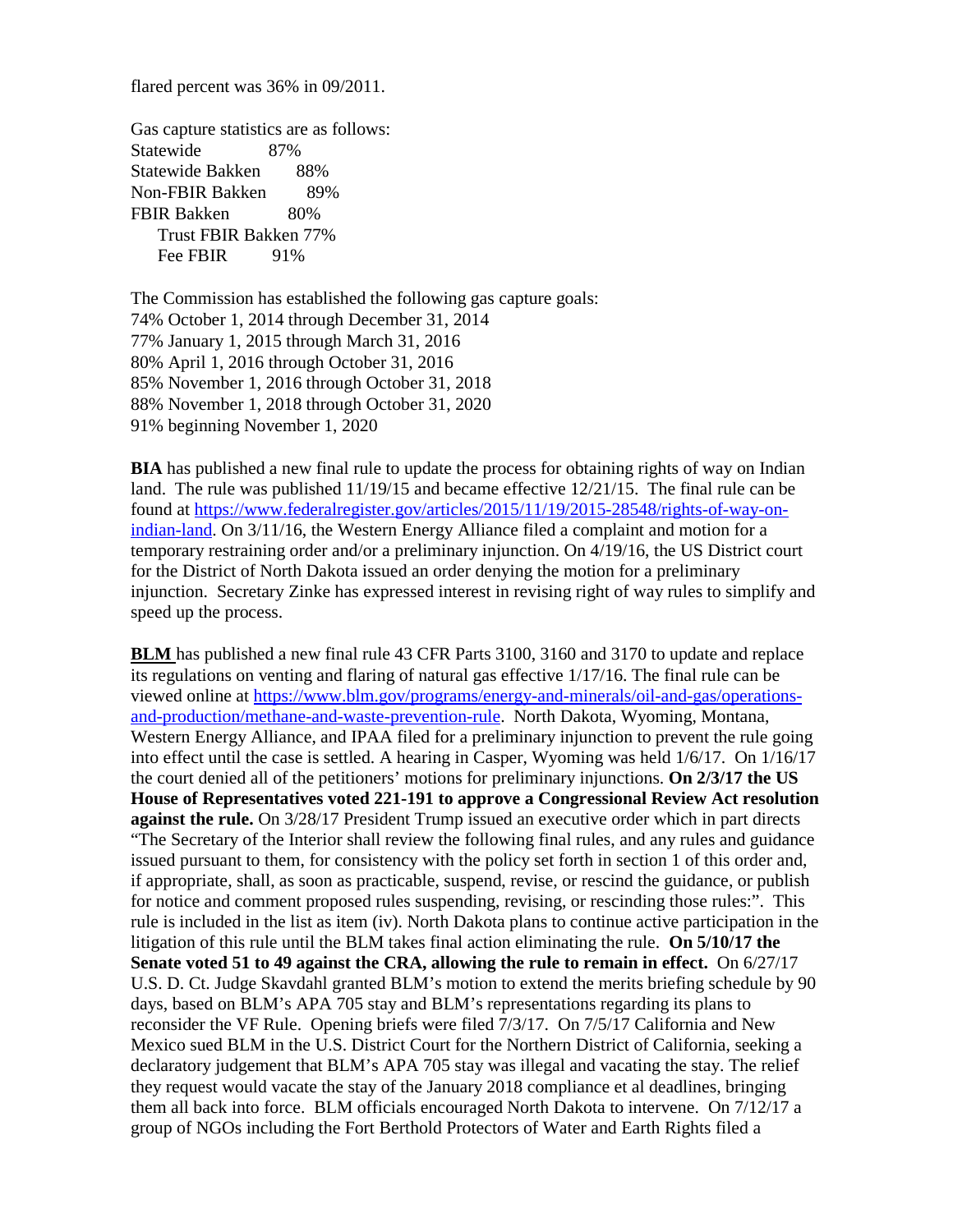separate suit against the BLM in federal court in the U.S. District Court for the Northern District of California, seeking a declaratory judgement that BLM's APA 705 stay was illegal and vacating the stay. California and New Mexico, along with various environmental groups, have challenged BLM's stay in the Northern District of California, and filed a motion for summary judgment on 7/26/17. On 8/24/17 North Dakota filed a response supporting BLM's motion, a motion to intervene, and a motion to change venue to Wyoming in an attempt to prevent all of the litigation regarding the timing of the Flaring Rule, including the future rulemakings further extending compliance deadlines that BLM has stated that it intends to publish, could end up in front of the magistrate judge in the Northern District of California instead of Judge Skavdahl in Wyoming. On 10/04/17 the federal magistrate judge in the Northern District of California granted the summary judgement motion by California, New Mexico, and several NGOs throwing out BLM's administrative and temporary postponement of several of the future rules compliance dates/obligations. On 10/05/17 the BLM issued a Federal Register Notice for a proposed rule that if finalized will delay certain requirements of the BLM Rule until January 17, 2019. North Dakota submitted comments to (1) support BLM's decision to delay certain compliance requirements and (2) continue to make the record that BLM exceeded its authority to promulgate the rule in the first place with particular emphasis on the specific/unique North Dakota considerations at issue. NDIC comments are available at [http://www.nd.gov/ndic/ic](http://www.nd.gov/ndic/ic-press/dmr-blm-comments17-11.pdf)[press/dmr-blm-comments17-11.pdf.](http://www.nd.gov/ndic/ic-press/dmr-blm-comments17-11.pdf) BLM, the states of CA & NM, and the NGOs supporting the current final rule were granted an extension to file response briefs to December  $11<sup>th</sup>$  in the WY court. Oral arguments are scheduled on December  $18<sup>th</sup>$ . Judge Skavdahl has indicated he wishes to decide the merits of this case before the major compliance requirements of the current final rule take effect in January of 2018. On 11/29/17 North Dakota filed a response to industry petitioner's motion for a preliminary injunction supporting a preliminary or permanent injunction. On  $12/4/17$  USDOJ petitioned the 9<sup>th</sup> US Judicial Circuit Court in San Francisco to review and overturn the Northern District of California court's November decision ordering the US Bureau of Land Management to make oil and gas producers comply with the methane emissions requirements while the rules are being reviewed. Briefs in favor of the industry preliminary injunction motion are due on 12/18/17 and briefs responding to BLM's motion to stay the litigation are due on 1/5/18. On 12/7/17 BLM published a rule in the Federal Register delaying the methane regulation until January 2019, saying the previous rule is overly burdensome to industry. Officials said the delay will allow the federal Bureau of Land Management time to review the earlier rule while avoiding tens of millions of dollars in compliance costs to industry that may turn out to be unnecessary. On 12/19/17 BLM was sued by California, New Mexico, and a large group of NGOs in the Northern District of California federal court over the 12/7/17 rule extending certain compliance dates in BLM's 2016 Rule. The complaint requests that BLM's extension rule be set aside and the provisions it relates to reinstated. On 12/26/17 BLM filed a motion seeking to stay the litigation in the U.S. District Court case in WY and to vacate the January 5 briefing deadline, a motion in which the industry trade associations and Montana and Wyoming joined. North Dakota and Texas filed a short response on 12/27/17 asking the Court to deny the motion or allow until 1/12/18 to fully respond to BLM's holiday week motion. On 12/29/17 the Wyoming district court granted BLM's motion to stay the 2016 Rule challenge litigation. On 2/12/18 BLM announced publication of a new rule proposal to revise the 2016 final Waste Prevention Rule (also known as the venting and flaring rule). The proposed rule would eliminate duplicative regulatory requirements and re-establish long-standing requirements that the 2016 final rule sought to replace. While the proposed rule is open for public comment generally, the Federal Register notice specifically requests comment on ways that the BLM can reduce the waste of gas by incentivizing the capture, reinjection, or beneficial use of the gas. Public comments on this proposed rule are due to the BLM within 60 days of the day it appears in the Federal Register, which is expected this week. The BLM is not obligated to consider, or include in the administrative record, comments received after that time or delivered to an address other than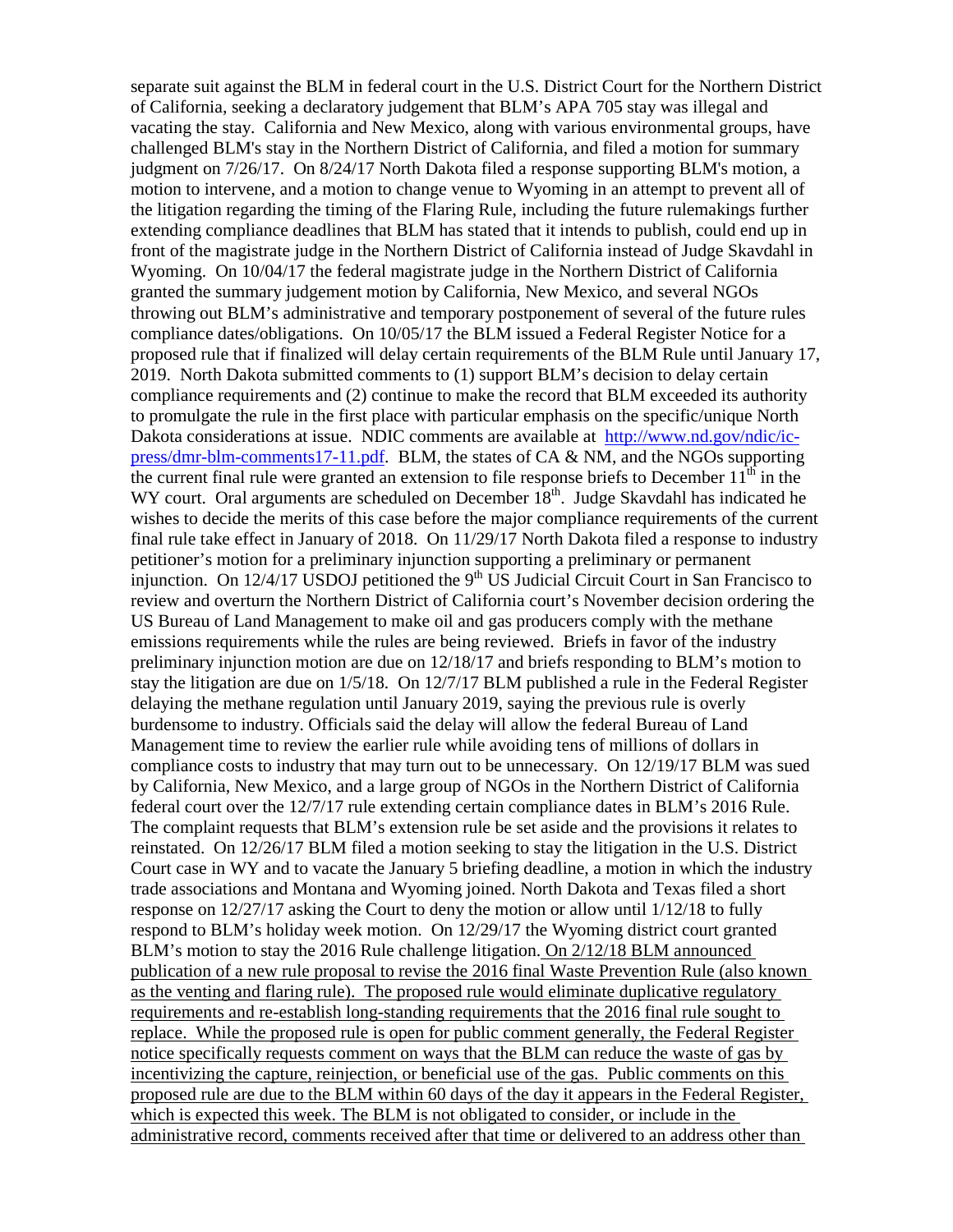those listed below in making its decisions on the final rule. ADDRESSES: Mail: U.S. Department of the Interior, Director (630), Bureau of Land Management, Mail Stop 2134LM, 1849 C St., N.W., Washington, D.C. 20240, Attention: 1004-AE52. Personal or messenger delivery: U.S. Department of the Interior, Bureau of Land Management, 20 M Street, S.E., Room 2134 LM, Washington, D.C. 20003, Attention: Regulatory Affairs. Federal eRulemaking Portal: [http://www.regulations.gov.](http://www.regulations.gov/) Follow the instructions at the website. NDIC will likely submit comments.

**BLM** revised final regulations for hydraulic fracturing on federal and Indian lands were published in the CFR on 3/26/15 and they were scheduled to go into effect 6/24/15. North Dakota, Colorado, Utah, Wyoming, Western Energy Alliance, and IPAA filed for a preliminary injunction to prevent the rules going into effect until the case is settled. Following a lengthy hearing in Casper, Wyoming on 6/23/15, the court issued a stay on the rules. On 9/30/15 the court granted a preliminary injunction, preventing the rules from being enforced until litigation on the rule is final. The  $10^{th}$  Circuit Court of Appeals issued an order  $3/10/16$  denying the industry alternative motion for a stay. On 6/21/16 the court found the rule to be unlawful and ordered it set aside. The plaintiffs filed a motion with the US Court of Appeals for the Tenth Circuit to dismiss the appeal of the preliminary injunction. The Department of Justice on behalf of the BLM and the intervening environmental groups filed an appeal of the decision on the rule and oppose the motion to dismiss the appeal of the preliminary injunction. The North Dakota Response Brief to the US Court of Appeals for the Tenth Circuit was filed 9/15/16. NDIC comments on the rule can be found at [http://www.nd.gov/ndic/ic-press/BLM-comments-](http://www.nd.gov/ndic/ic-press/BLM-comments-120625.pdf)[120625.pdf.](http://www.nd.gov/ndic/ic-press/BLM-comments-120625.pdf) On 3/28/17 President Trump issued an executive order which in part directs "The Secretary of the Interior shall review the following final rules, and any rules and guidance issued pursuant to them, for consistency with the policy set forth in section 1 of this order and, if appropriate, shall, as soon as practicable, suspend, revise, or rescind the guidance, or publish for notice and comment proposed rules suspending, revising, or rescinding those rules". This rule is included in the list as item (i). On 5/4/2017 BLM filed a request asking the court to hold the appeal in abeyance as it will "soon" initiate a rulemaking process to revise or rescind the 2015 Rule, that it had the authority to issue the Rule, but conceding that the Rule does not reflect BLM's current priorities or policies, as reflected in certain recent Presidential Executive Orders. After the BLM submitted its filings the 10th Circuit Court Appeals immediately directed the petitioners (including North Dakota) and the intervenors to file briefs by 6/5/17 to respond to BLM's position. Two amicus groups that submitted merits briefs (the law school professors and former DOI officials) filed supplemental amicus briefs on the questions posed by the Court following the change of Administrations. The Court's Supplemental Order authorized the filing of these additional amicus briefs. Both briefs seek to capitalize on the BLM's continued insistence that it had the authority to issue the Rule (but concede that the 2015 HF Rule does not reflect BLM's current priorities or policies as reflected in certain recent Presidential Executive Orders). The two amicus groups solicit the Court to rule on the merits of the BLM and NGO appeals and to overturn the District Court decision, actually asking the Court to issue an advisory opinion on the BLM's authority. In addition to addressing the NGO arguments, North Dakota will respond to these two briefs in the context that all three parties are asking the Court to do what it is prohibited from doing by Article III of the U.S. Constitution. North Dakota filed a response brief 6/20/17 in support of the BLM action to put the rule in abeyance and take final action vacating the rule. Oral arguments before the  $10<sup>th</sup>$ Circuit took place  $7/27/17$ . A recording of the oral arguments is now available on the home page of the court's website [http://www.ca10.uscourts.gov.](https://urldefense.proofpoint.com/v2/url?u=http-3A__www.ca10.uscourts.gov&d=DwMGaQ&c=2s2mvbfY0UoSKkl6_Ol9wg&r=-wqsZnBxny594KY8HeElow&m=Ul_VtJUX6iW5pvHjCcBxUWtskC0F4Dhry3sPtcEHvCw&s=laRHiLDv5w8otcQWQjpn82WMieoB2AZ-Q4M1LFQPL5s&e=) NDIC filed comments supporting BLM's rescission of the rule that can be found at [http://www.nd.gov/ndic/ic-press/dmr-blm](http://www.nd.gov/ndic/ic-press/dmr-blm-comment17-9.pdf)[comment17-9.pdf.](http://www.nd.gov/ndic/ic-press/dmr-blm-comment17-9.pdf) On 09/21/17 the 10th Circuit issued a split (2-1) decision to dismiss the appeals as prudentially unripe, vacate the district court's judgment invalidating the rule, and remand with instructions to dismiss the underlying action without prejudice. Appellees State of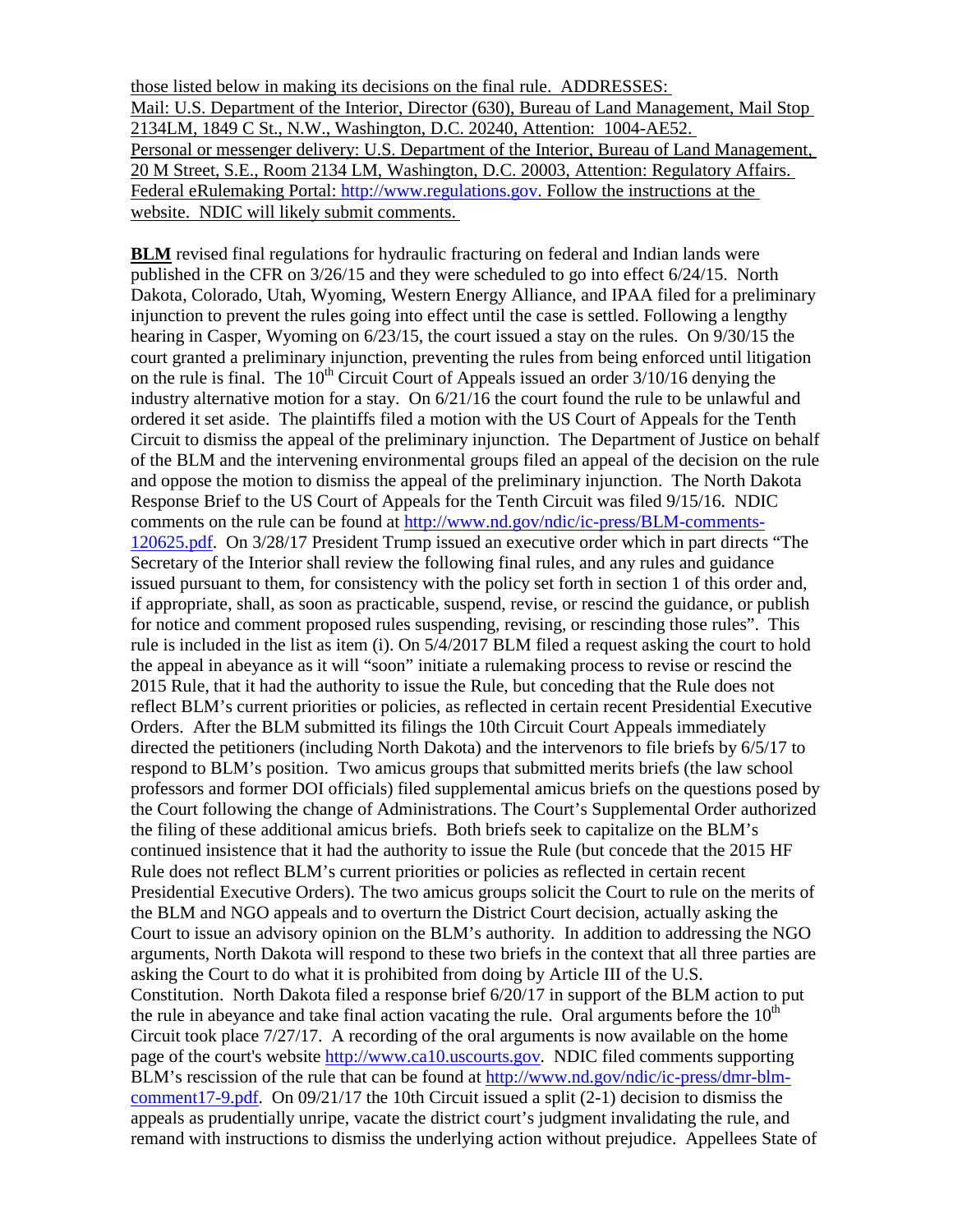North Dakota, State of Colorado, State of Utah, and State of Wyoming's filed a Petition for Panel Rehearing And/Or Request for En Banc Determination on 11/03/17. On 11/06/17 the court ordered the appellants to file a response to the Petition on or before 11/20/2017. The En Banc rehearing request was denied. The 10<sup>th</sup> circuit court has not yet issued its mandate ending the current round of litigation in the Wyoming District court. The Ute tribe filed a motion on 1/12/18 asking the court to dismiss the appeals as moot based on the publication of the rescission rule and leave the WY court decision to vacate the rule in place. The court ordered the DOJ and BLM to file a response by 1/22/18. On 12/29/17 BLM published a final rule rescinding the 2015 Hydraulic Fracturing rules with 2 exceptions 1) the rule does not restore language requiring pre-approval of non-routine hydraulic fracturing operations and 2) the rule does not rescind changes to 43 CFR 3160 due to other rules published between 3/26/15 and 12/29/17 (electronic filing and venting & flaring rules). On 2/7/18 North Dakota filed a reply in support of its motion to dismiss the original rule appeal as moot pursuant to Federal Rule of Appellate Procedure 27(a)(4), and request that the Court should not issue the mandate, nor vacate the District Court's judgment based on two new and important developments: (1) on December 29, 2017, the Bureau of Land Management (BLM) promulgated a final rule rescinding the Hydraulic Fracturing Rule ("HF Rule"), and (2) on January 24, 2018, the Citizen Group Intervenors challenged the repeal of the HF Rule ("HF Repeal Rule") in the U.S. District Court for the Northern District of California.

**BLM** has published the North Dakota Greater Sage-Grouse Proposed Resource Management Plan Amendment and Final EIS. NDIC is evaluating whether the state needs to intervene in the lawsuit filed by Western Energy Alliance challenging the final plan. Information on the plan and EIS can be found at the following web addresses: [https://www.blm.gov/epl-front](https://www.blm.gov/epl-front-office/eplanning/planAndProjectSite.do?methodName=dispatchToPatternPage¤tPageId=48797)[office/eplanning/planAndProjectSite.do?methodName=dispatchToPatternPage&currentPageId=](https://www.blm.gov/epl-front-office/eplanning/planAndProjectSite.do?methodName=dispatchToPatternPage¤tPageId=48797) [48797.](https://www.blm.gov/epl-front-office/eplanning/planAndProjectSite.do?methodName=dispatchToPatternPage¤tPageId=48797) On 6/7/17 Secretary Zinke issued Secretarial Order 3353 to establish an internal review team that, among other things, evaluated both federal sage-grouse plans and state plans and programs to ensure they are complementary and explored possible plan modifications with local economic growth and job creation in mind. On 8/10/17 Secretary of the Interior Ryan Zinke received a report from the Department of the Interior Sage-Grouse Review Team (DOI Team) regarding possible plan and policy modifications to complement state efforts to improve Greater Sage-Grouse conservation and economic development on public lands. The report is the final product required by Secretarial Order 3353 "Greater Sage-Grouse Conservation and Cooperation with Western States". The report, the cover letter from the Bureau of Land Management to the Secretary, and the memo from Secretary Zinke to Deputy Secretary David Bernhardt are available at

[https://www.doi.gov/sites/doi.gov/files/uploads/so3353\\_memo\\_coverletter\\_report\\_080717.pdf.](https://www.doi.gov/sites/doi.gov/files/uploads/so3353_memo_coverletter_report_080717.pdf)

NDIC is evaluating whether the state needs to comment or intervene in the lawsuit filed by Western Energy Alliance challenging the final plan. The U.S. District Court for the District of Nevada ruled in March 2017 that the BLM failed to adequately evaluate the designation of Sagebrush Focal Areas in its 2015 greater sage-grouse plan amendment for Nevada. In order to comply with the court's order and to address issues raised by various interested parties, and to consider recommendations in the November 4, 2017 report prepared by the Department of the Interior's Greater Sage-Grouse Review Team in Response to Secretary's Order 3353 (SO 3353), the BLM intends to consider amending these plans. The BLM published a notice that initiates the public scoping process for RMP amendment(s) with associated NEPA document(s). The notice can be found at [https://www.federalregister.gov/documents/2017/10/11/2017-](https://www.federalregister.gov/documents/2017/10/11/2017-21958/notice-of-intent-to-amend-land-use-plans-regarding-greater-sage-grouse-conservation-and-prepare) [21958/notice-of-intent-to-amend-land-use-plans-regarding-greater-sage-grouse-conservation](https://www.federalregister.gov/documents/2017/10/11/2017-21958/notice-of-intent-to-amend-land-use-plans-regarding-greater-sage-grouse-conservation-and-prepare)[and-prepare.](https://www.federalregister.gov/documents/2017/10/11/2017-21958/notice-of-intent-to-amend-land-use-plans-regarding-greater-sage-grouse-conservation-and-prepare) Comment period closed on December 27, 2017. The date(s) and location(s) of any scoping meetings will be announced at least 15 days in advance through local news media, newspapers and the BLM Web site at: [http://bit.ly/GRSGplanning.](http://bit.ly/%E2%80%8BGRSGplanning) In order to be included in the analysis, all comments must be received prior to the close of the 45-day scoping period or 15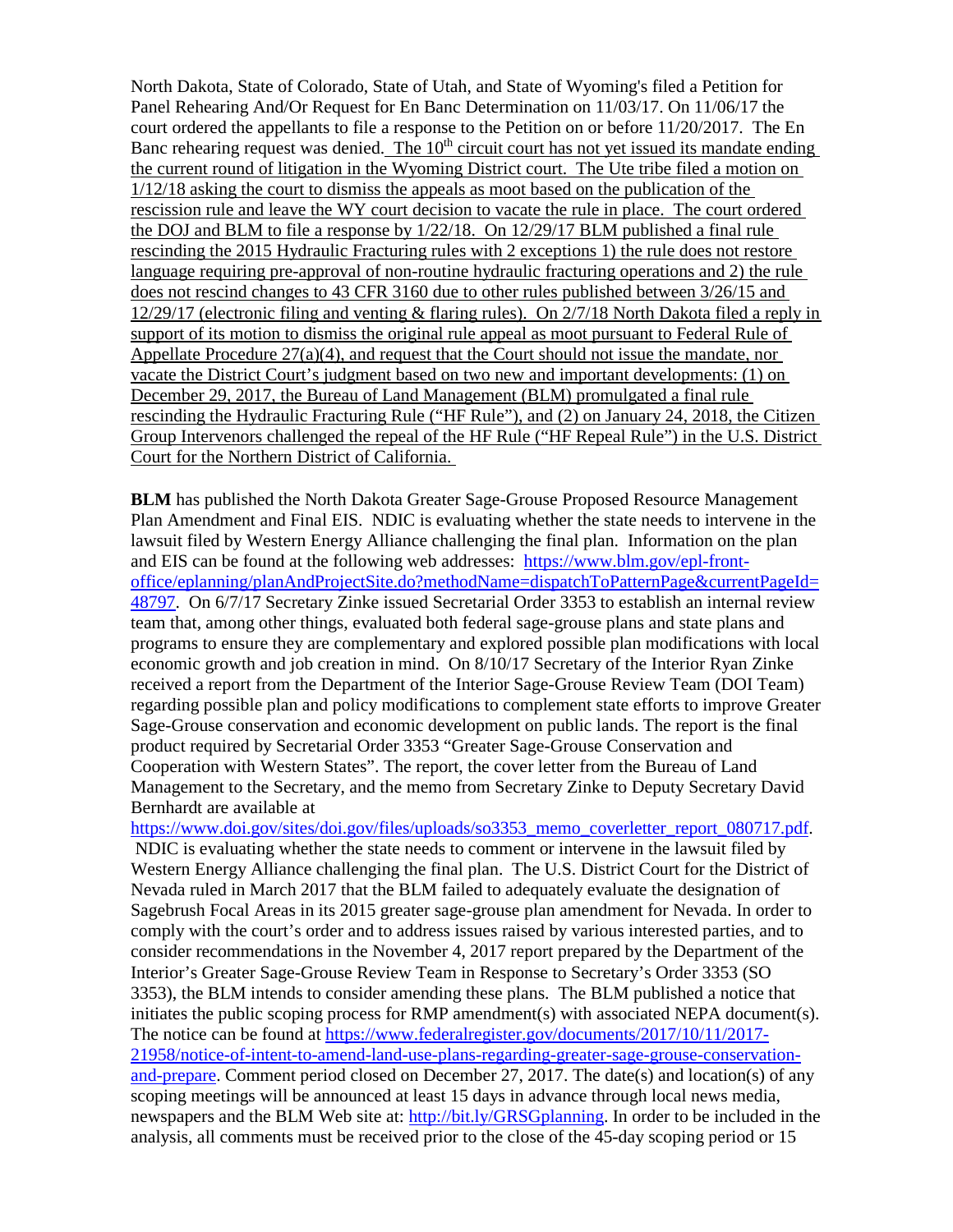days after the last public meeting, whichever is later. BLM will provide additional opportunities for public participation as appropriate. The NDIC comments, submitted on 12/1/17, can be found at [http://www.nd.gov/ndic/ic-press/dmr-comment-Sage.pdf.](http://www.nd.gov/ndic/ic-press/dmr-comment-Sage.pdf)

**BLM** On 8/9/17 the DOI Interior board of Land Appeals stayed drilling on the Slawson Torpedo wells. The MHA Nation appealed the BLM decision to grant drilling permits because the well pad is located 600 feet from Lake Sakakawea although a 2012 tribal law requires the wells be 2,640 feet from the lake. The spacing unit for the wells contains private, federal, and state minerals while the surface location is on private land within the boundaries of the Fort Berthold Reservation. On 8/15/17 U.S. District Court Judge Daniel Hovland granted Slawson's request to continue drilling and on 8/29/17 extended the order allowing drilling to continue until another hearing on the matter is held.

**EPA** On 8/26/15 a coalition of environmental organizations filed a 60 day legal notice with the U.S. Environmental Protection Agency demanding more regulation of drilling and fracking waste. The groups are the Environmental Integrity Project, Natural Resources Defense Council, Earthworks, Responsible Drilling Alliance, San Juan Citizens Alliance, West Virginia Surface Owners Rights Organization, and the Center for Health, Environment and Justice. On 5/4/16 the same environmental groups filed suit against the EPA in the federal district court for the District of Columbia. The Plaintiffs Allege that EPA "has failed to meet its nondiscretionary duty" under the federal Resource Conservation and Recovery Act (RCRA ) to review and revise the RCRA Subtitle D solid waste regulations for O&G wastes every three years and that EPA last completed such a review in 1988 and that EPA has failed to review or revise the guidelines for state solid waste plans since 1981.

Plaintiffs want to force EPA to do two things-

1. Issue more stringent regulations for managing and disposing of O&G wastes, including on issues such as open-air pits and impoundments used for storing O&G wastewater, underground injection wells, and the transportation of O&G wastes by truck or pipeline.

2. Make the state solid waste plan guidelines more stringent and comprehensive.

The document filed in the suit can be found at [http://environmentalintegrity.org/wp](http://environmentalintegrity.org/wp-content/uploads/2016-05-04-RCRA-OG-Wastes-Deadline-Suit-Complaint-FILED.pdf)[content/uploads/2016-05-04-RCRA-OG-Wastes-Deadline-Suit-Complaint-FILED.pdf](http://environmentalintegrity.org/wp-content/uploads/2016-05-04-RCRA-OG-Wastes-Deadline-Suit-Complaint-FILED.pdf)

On 6/30/16 North Dakota filed motions to intervene in order to prevent a sue and settle situation that would adversely impact state regulatory jurisdiction and to dismiss the case. Motions to Intervene were also filed by the Texas Railroad Commission, American Petroleum Institute, Independent Petroleum Association of America, and the association of Texas oil and gas producer/royalty owners (TIPRO). The plaintiffs and EPA each filed motions to oppose the motions to intervene. North Dakota filed a reply in support of its motion on 9/23/16. Late Friday afternoon 11/18/16 the U.S. District Court in Washington DC denied North Dakota and the two industry association's Motions to Intervene. The Court accepted the NGOs' statements in their briefs that all they asked for in their Complaint was a deadline for EPA to conduct a rulemaking, and concluded that none of the intervenors had demonstrated a sufficient "injury" to support standing in that context. On 12/23/16, EPA and the NGOs submitted a proposed consent decree to the Court that would settle the RCRA Subtitle D litigation. Unlike under the Clean Air Act, there is no statutory RCRA requirement that the proposed decree be published in the Federal Register or put out for public comment. NDIC has significant concerns about the proposed decree and submitted a letter to the court expressing those concerns. Since the court denied ND's motion to intervene, ND is not a party. The consent decree was approved Dec. 28 by U.S. District Judge John D. Bates. The EPA has agreed to review the regulations and by November 2019 either propose new rules or determine that new rules aren't necessary. This is a sue and settle deal. On 1/13/17 North Dakota filed an appeal of the decision(s), consent decree, and federal reimbursement of plaintiffs legal costs. As part of the appeal process, on 03/24/17 North Dakota filed a statement of issues and the other administrative filings: (1) Whether the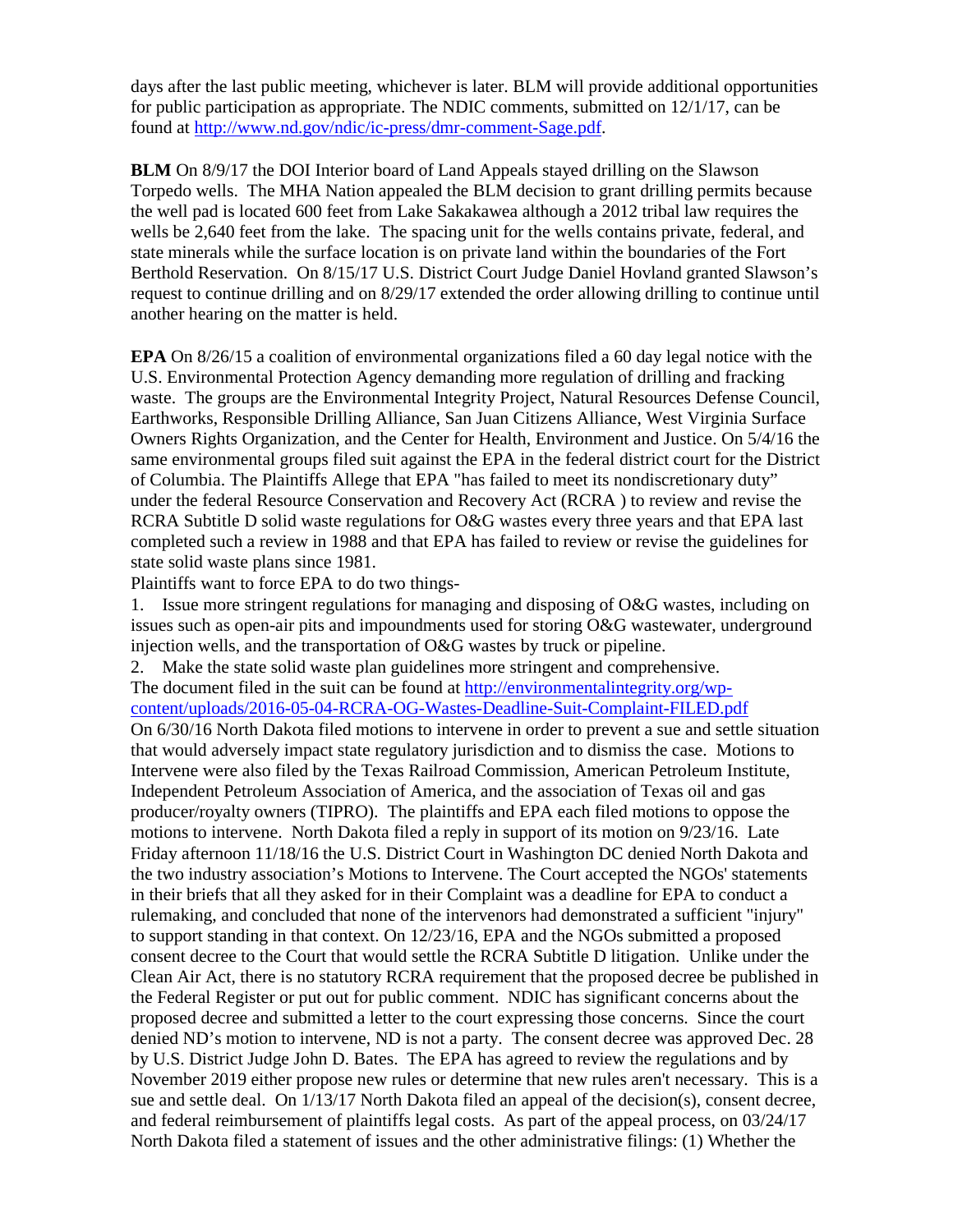District Court erred in denying North Dakota's motion to intervene in order to represent its sovereign interests in a case in which the Plaintiffs-Appellees seek to compel the U.S. Environmental Protection Agency ("U.S. EPA") to review and revise solid waste management regulations under Subtitle D of the Resource Conservation and Recovery Act. (2) Whether the District Court erred in concluding that North Dakota did not have Article III standing in this case. (3) Whether the District Court erred in concluding that North Dakota should be held to a different, and more stringent, standard for Article III standing than the Plaintiffs-Appellees. (4) Whether the District Court erred in entering a Consent Decree that violates Subtitle D of RCRA because it omits statutory non-discretionary duties with which U.S. EPA must comply, and would impose new non-discretionary duties on U.S. EPA that are not contained in the statute. North Dakota filed its opening appeal brief in the UNITED STATES COURT OF APPEALS FOR THE DISTRICT OF COLUMBIA CIRCUIT on 5/23/17. The EPA and the NGOs filed briefs 6/21/17 and North Dakota filed a reply brief 7/5/17. Oral arguments on the denial of North Dakota's motion to intervene were conducted on 11/07/17. On 11/28/17 the D.C. Circuit denied North Dakota's appeal in the RCRA Subtitle D case. The Court did not engage the state's arguments and decided the case based on precedent from previous industry cases in which they denied intervention in "sue and settle" cases.

**EPA** On 6/3/16 the final rule proposing a suite of changes to Clean Air Act permitting requirements for new and modified emissions sources in the oil and natural gas industry was published in the Federal Register. On 6/29/16 the NDIC decided to file a Petition for Review with the US Appeals Court for the District of Columbia to defend the state's sovereign jurisdiction over oil and gas regulation. Thirteen other states have joined this effort. North Dakota declined the standard offer to explore settlement through the court's mediation program. The proposed actions and NDIC comments are as follows:

o Proposed New Source Performance Standards – Docket ID number EPA-HQ-OAR-2010- 0505. NDIC comments can be found at [http://www.nd.gov/ndic/ic-press/EPA-HQ-OAR-2010-](http://www.nd.gov/ndic/ic-press/EPA-HQ-OAR-2010-0505.pdf) [0505.pdf](http://www.nd.gov/ndic/ic-press/EPA-HQ-OAR-2010-0505.pdf)

o Draft Control Techniques Guidelines – Docket ID number: EPA-HQ-OAR-2015-0216. NDIC comments can be found at<http://www.nd.gov/ndic/ic-press/EPA-HQ-OAR-2015-0216.pdf> o Proposed Source Determination Rule – Docket ID number: EPA-HQ-OAR-2013- 0685. NDIC comments can be found at [http://www.nd.gov/ndic/ic-press/EPA-HQ-OAR-2013-](http://www.nd.gov/ndic/ic-press/EPA-HQ-OAR-2013-0685.pdf) [0685.pdf](http://www.nd.gov/ndic/ic-press/EPA-HQ-OAR-2013-0685.pdf)

o Proposed Federal Implementation Plan for Implementing Minor New Source Review Permitting in Indian Country – Docket ID number: EPA-HQ-OAR-2014-0606. NDIC comments can be found at [http://www.nd.gov/ndic/ic-press/EPA-HQ-OAR-2014-0606.pdf.](http://www.nd.gov/ndic/ic-press/EPA-HQ-OAR-2014-0606.pdf) North Dakota et al. and EPA have filed motions to govern further proceedings and briefing schedules. On 3/28/17 President Trump issued an executive order which in part directs "The Administrator shall review the final rule entitled "Oil and Natural Gas Sector: Emission Standards for New, Reconstructed, and Modified Sources," 81 Fed. Reg. 35824 (November 3, 2016), and any rules and guidance issued pursuant to it, for consistency with the policy set forth in section 1 of this order and, if appropriate, shall, as soon as practicable, suspend, revise, or rescind the guidance, or publish for notice and comment proposed rules suspending, revising, or rescinding those rules." On 4/7/17 EPA filed a motion to hold the cases in abeyance. On 6/8/17 the NGO environmental groups challenged EPA's November 5th decision to issue a 90 day stay of the Rule's upcoming implementation dates. The NGOs argue that EPA's justifications for its stay (onerous implementation costs and excessive state administrative burdens) of the Rule were already raised and rejected by EPA during EPA's original rulemaking and that the requirements of a "judicial stay" are not met. The NGO's action is a new case, filed in the D.C. Circuit. They have also filed an emergency motion asking the Court to immediately vacate EPA's decision. On November 3 the DC Circuit court issued a 2:1 decision granting the NGO petition and vacating EPA's 90 day stay of the rule. North Dakota filed an amicus brief in support of the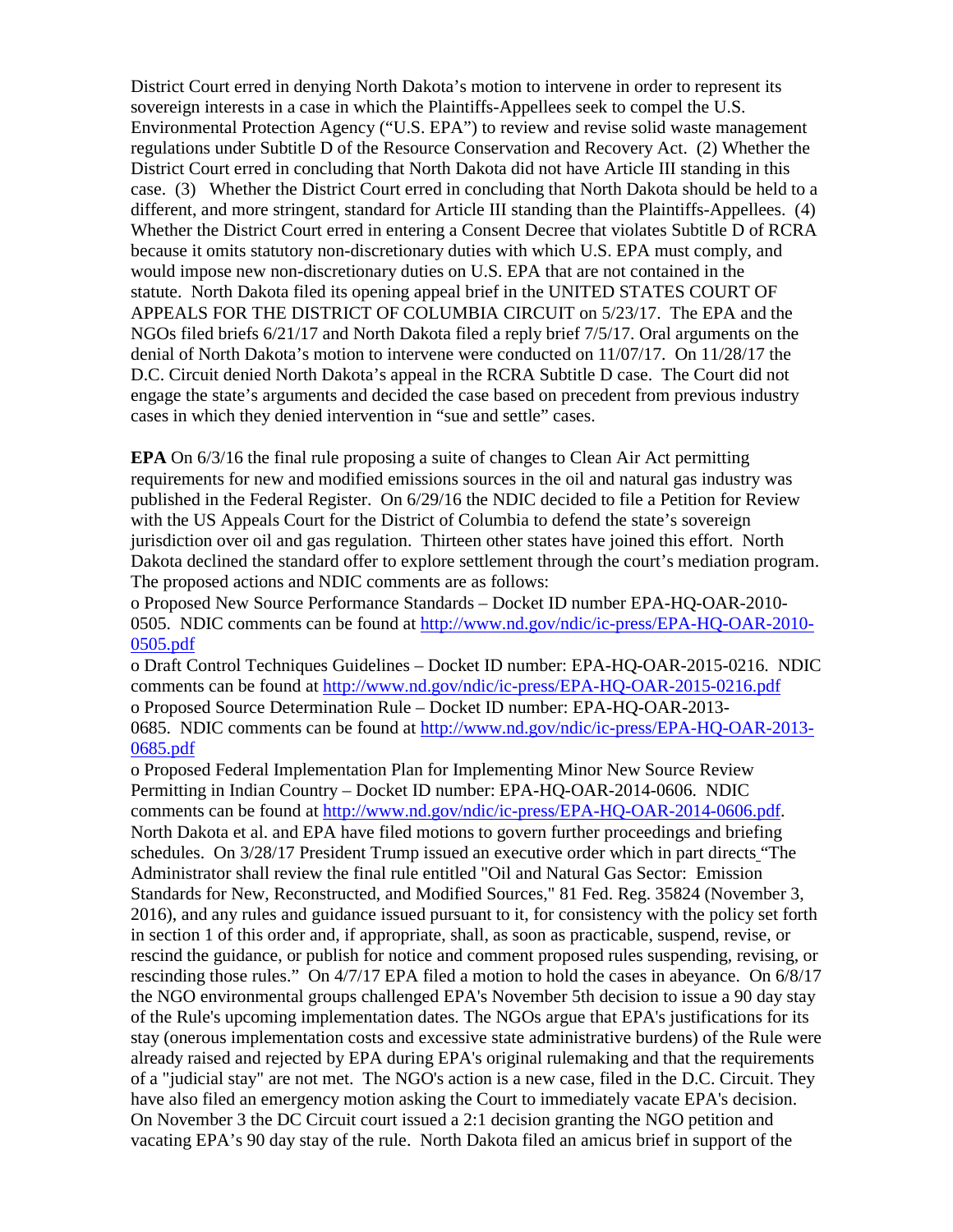EPA stay. On 7/13/17 the same DC Circuit court granted an EPA motion to recall the mandate and granting 14 days for then EPA to seek reconsideration or review by the full court. API and WVA along with other states filed petitions for rehearing en banc, but on 8/10/17 the entire DC Circuit issued an order denying the API and WVa et al States petitions. EPA now proposes a 2-year stay of certain provision in the oil and gas NSPS. North Dakota filed comments on 8/9/17 in support of the proposed 2-year stay. On 11/8/17 EPA published a Federal Register notice request for supplemental comments relating to the current Administration's efforts to change course on the oil and gas sector methane regulations put in place by the Obama Administration. North Dakota did not submit additional comment to EPA because the North Dakota comments submitted on 8/9/17 correctly advocate that EPA's rationale for the two year stay also justifies outright repeal of the original Rule, so it justifies a two year stay.

**EPA** published an advanced notice of proposed rule-making to seek comments on the information that should be reported or disclosed for hydraulic fracturing chemical substances and mixtures and the mechanism for obtaining this information. The proposed rule-making is in response to a petition from Earthjustice and 114 other groups who are opposed to the use of the GWPC-IOGCC FracFocus website process of chemical disclosure and any type of trade secret protection for hydraulic fracturing fluid mixtures. These groups are requesting EPA regulation of chemical disclosure under the federal Toxic Substances Control Act. Thanks to all who provided comments in support of a "states first" policy. NDIC comments can be viewed at <http://www.nd.gov/ndic/ic-press/DMR-frac714.pdf>

**EPA** Administrator, Gina McCarthy, and the Assistant Secretary of the Army (Civil Works), Jo Ellen Darcy, signed the "Waters of the United States" final rule on 05/27/2015. The final rule was published in the Federal Register 7/29/15 and became effective in 37 states on 8/28/15. North Dakota, Alaska, Arizona, Arkansas, Colorado, Idaho, Missouri, Montana, Nebraska, New Mexico, Nevada, South Dakota, and Wyoming filed a lawsuit in U.S. District Court, claiming the final rule would harm states as regulators of the waters and lands. On 8/27/15 Federal District Judge Erickson granted a preliminary injunction preventing enforcement of the rule in the 13 states. The North Dakota case will now be subject to appeal, but no schedule has been set at this time. NDIC comments can be viewed at [http://www.nd.gov/ndic/ic-press/WOTUS](http://www.nd.gov/ndic/ic-press/WOTUS-comments.pdf)[comments.pdf](http://www.nd.gov/ndic/ic-press/WOTUS-comments.pdf)

Texas, Mississippi and Louisiana filed a joint complaint in the U.S. District Court for the Southern District of Texas, charging that the rule is unconstitutional. Ohio and Michigan filed a complaint in the U.S. District Court for the Southern District of Ohio, alleging that the expansion of jurisdiction includes dry land. Georgia and eight other states (Alabama, Florida, Kansas, Kentucky, South Carolina, Utah, West Virginia and Wisconsin) filed suit in the U.S. District Court for the Southern District of Georgia, asking the court to vacate the rule and block its enforcement by injunction. On 10/9/15 the United States Court Of Appeals for the Sixth Circuit granted a nationwide stay of the WOTUS rule pending jurisdiction determinations. On 2/28/17 President Trump signed an executive order directing the EPA to take action, paving the way for the elimination of the rule. North Dakota plans to continue active participation in the litigation of this rule until the EPA takes final action eliminating the rule. On 6/27/17 The EPA and USACOE filed an official proposal to withdraw the rule and begin a replacement rulemaking process. The proposed rule was published in the Federal Register on 6/27/17. A group of North Dakota agencies filed comments supporting withdrawal of the rule and beginning the replacement process.

**PHMSA** Advance notice of proposed rulemaking (ANPRM)was announced 1/10/17. SUMMARY: PHMSA is considering revising the Hazardous Materials Regulations (HMR) to establish vapor pressure limits for unrefined petroleum-based products and potentially all Class 3 flammable liquid hazardous materials that would apply during the transportation of the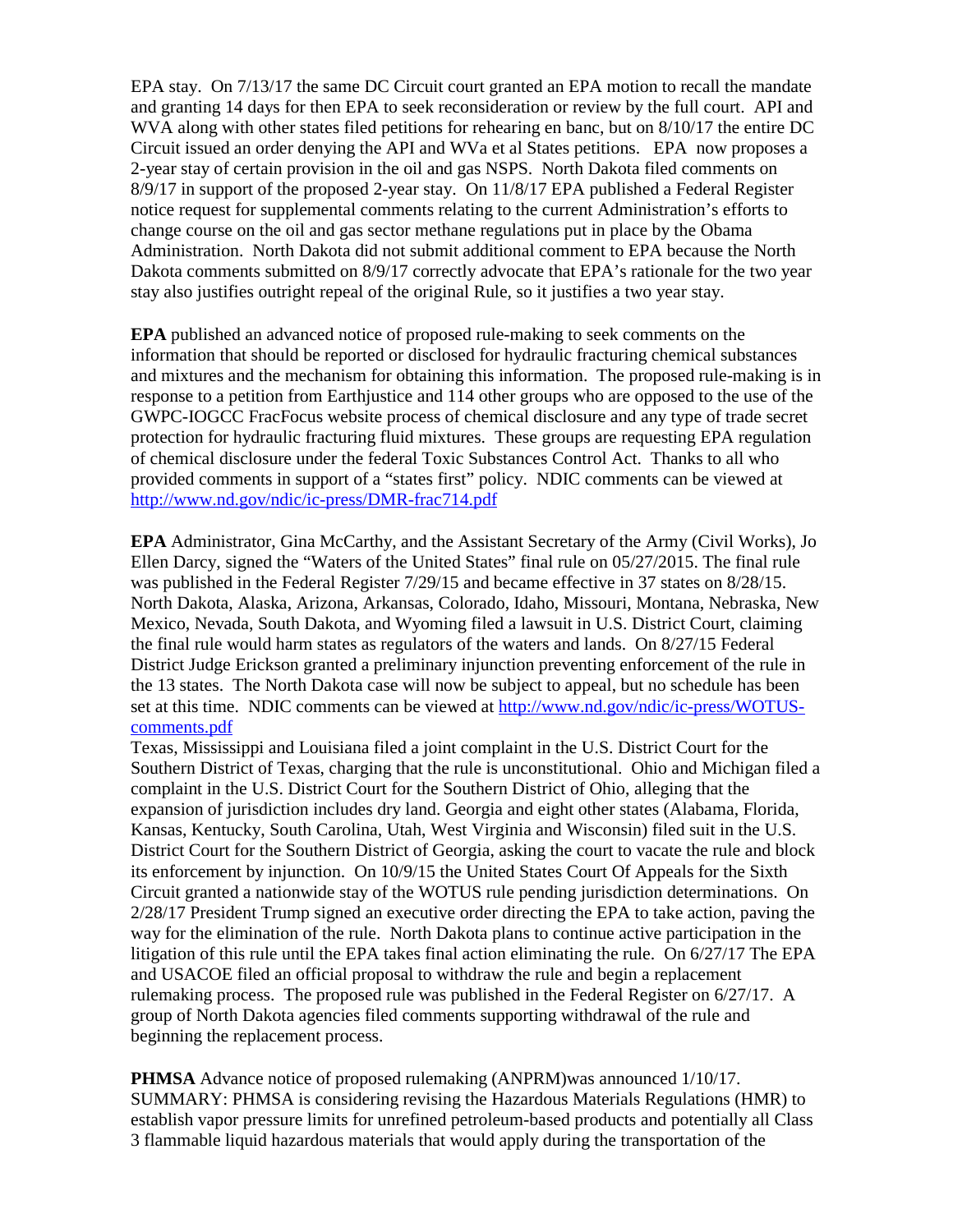products or materials by any mode. PHMSA is currently assessing the merits of a petition for rulemaking submitted by the Attorney General of the State of New York regarding vapor pressure standards for the transportation of crude oil. The petition requests that PHMSA implement a Reid Vapor Pressure (RVP) limit less than 9.0 pounds per square inch (psi) for crude oil transported by rail. This rule making could substantially interfere with NDIC oil conditioning regulations. You can read about the NDIC regulations at [https://www.dmr.nd.gov/oilgas/2014Permitting\(2\).asp.](https://www.dmr.nd.gov/oilgas/2014Permitting(2).asp) NDIC submitted comments on 3/20/17 and the comment period closed on 5/19/17.

**USFWS** has made a decision to list the Dakota Skipper and Powershiek Skipperling to receive protection under the Endangered Species Act. Additional potential listing of concern are the Rufa Red Knot, Sprague's Pipit, Greater Sage Grouse, Monarch Butterfly, Sturgeon Chub, and Sicklefin Chub.

**USFWS** has published a new final rule to revise Management of Non-Federal Oil and Gas Rights. Key components of the proposed rule include: A permitting process for new operations; A permitting process for well plugging and reclamation for all operations; Information requirements for particular types of operations; Operating standards so that both the Service and the operator can readily identify what standards apply to particular operations; Fees for new access beyond that held as part of the operator's oil and gas right; Financial assurance (bonding); Penalty provisions; Clarification that the process for authorizing access to non-Federal oil and gas properties in Alaska will continue to be controlled by 43 CFR part 36, which implements provisions of the Alaska National Interest Lands Conservation Act; and Codification of some existing agency policies and practices. The proposed rule can be viewed online at<http://www.fws.gov/policy/library/2015/2015-30977.html> comments on the proposed rule were due 4/9/2016. NDIC comments can be found at [http://www.nd.gov/ndic/ic](http://www.nd.gov/ndic/ic-press/DMR-FWS-0086.pdf)[press/DMR-FWS-0086.pdf](http://www.nd.gov/ndic/ic-press/DMR-FWS-0086.pdf) On 6/28/16 USFWS published the handbook for implementing the rule. On 7/11/16 Congressman Cramer successfully included a prohibition on funding for the US Fish and Wildlife Service Management of Non-Federal Oil and Gas rule in the House Interior and Environment Appropriations bill which has a number of other provisions prohibiting this Administration from infringing on State's rights. The NDIC is evaluating the impacts of rule and handbook to determine if legal action is appropriate. On 3/28/17 President Trump issued an executive order which in part directs "The Secretary of the Interior shall review the following final rules, and any rules and guidance issued pursuant to them, for consistency with the policy set forth in section 1 of this order and, if appropriate, shall, as soon as practicable, suspend, revise, or rescind the guidance, or publish for notice and comment proposed rules suspending, revising, or rescinding those rules:". This rule is included in the list as item (iii). North Dakota plans to continue monitoring potential participation in litigation of this rule until the USFWS takes final action eliminating the rule.